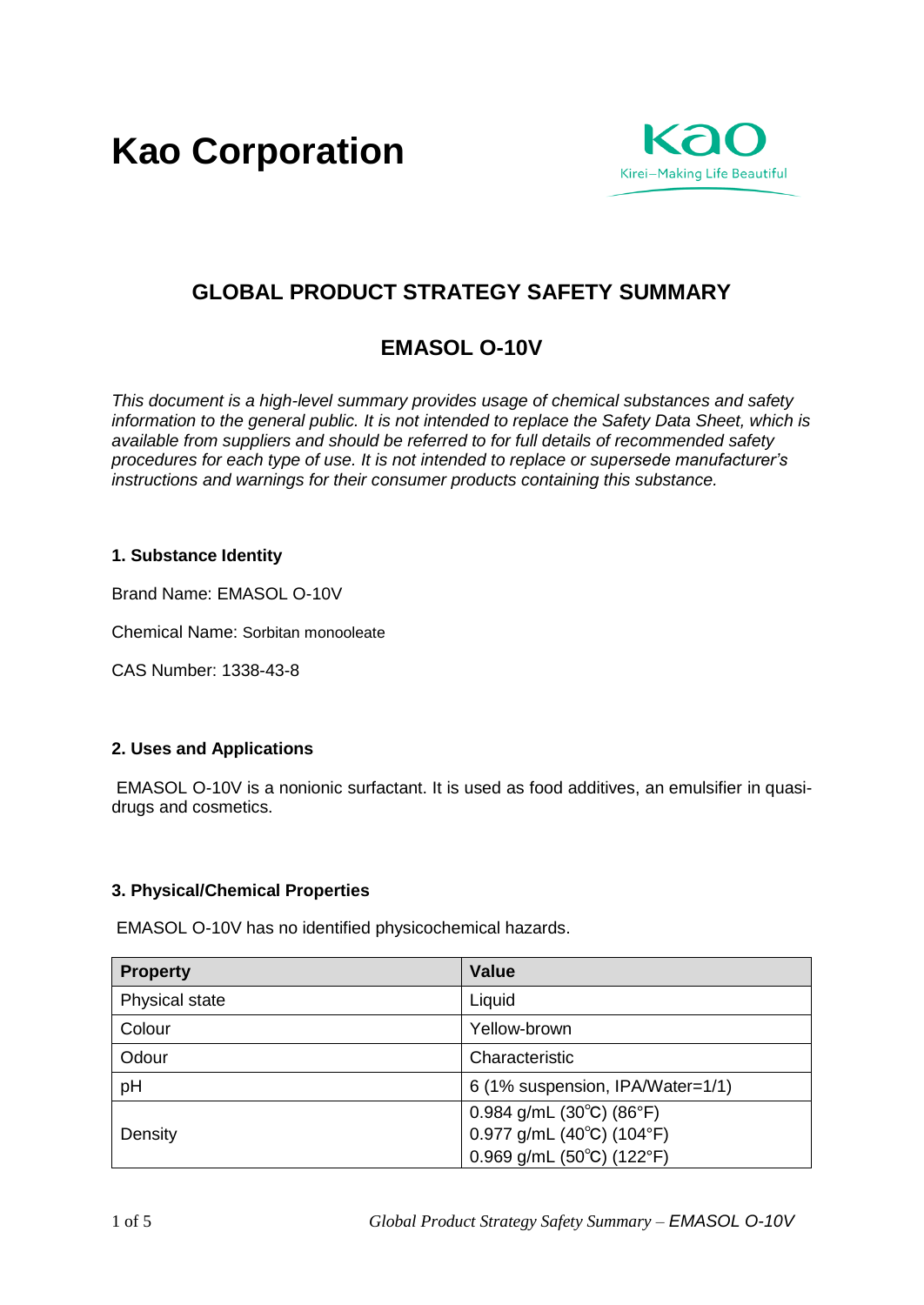| Freezing point                                             | $-10^{\circ}$ C (14 $^{\circ}$ F)  |
|------------------------------------------------------------|------------------------------------|
| Boiling point                                              | No information available           |
| Flash point                                                | 266°C (511°F) (Cleveland open cup) |
| Flammability                                               | No information available           |
| <b>Explosive properties</b>                                | No information available           |
| Self - ignition temperature                                | > 100 °C (212 °F)                  |
| Vapour pressure                                            | No information available           |
| Water solubility                                           | Insoluble                          |
| Octanol-water partition coefficient (log K <sub>ow</sub> ) | No information available           |
|                                                            | 705 mPa $\cdot$ s (30°C) (86°F)    |
| Viscosity                                                  | 385 mPa·s (40°C) (104°F)           |
|                                                            | 185 mPa·s (50°C) (122°F)           |

## **4. Human Health Safety Assessment**

The Short-term and repeated exposure of EMASOL O-10V does not cause any toxic effects.

| <b>Effect Assessment</b>              | <b>Result</b>                                                                                                                                         |
|---------------------------------------|-------------------------------------------------------------------------------------------------------------------------------------------------------|
| <b>Acute Toxicity</b><br>oral/ dermal | No acute toxicity after oral/ dermal exposure<br>in practical use.<br>The substance does not cause damage to<br>any organs following single exposure. |
| Irritation                            | Based on the available data, unlikely to                                                                                                              |
| skin/eye                              | cause skin/eye irritation.                                                                                                                            |
| Sensitization                         | Based on the available data, unlikely to<br>cause allergic skin reaction.                                                                             |
| Toxicity after repeated exposure      | Unlikely to cause any toxic effects through<br>prolonged or repeated oral exposure in<br>practical use.                                               |
| Mutagenicity                          | Based on the available data, unlikely to<br>cause genetic defects.                                                                                    |
| Carcinogenicity                       | Based on the available data, unlikely to                                                                                                              |
|                                       | cause cancer.                                                                                                                                         |
| Toxicity for reproduction             | Based on the available data, unlikely to be<br>damaging to fertility or the unborn child.                                                             |

# **5. Environmental Safety Assessment**

The test results with fish, aquatic invertebrates and algae suggest that EMASOL O-10V is not to cause toxicity for aquatic organism. EMASOL O-10V is unlikely to persist in the environment because of showing the readily biodegradation. EMASOL O-10V does not bioaccumulate in the food chain.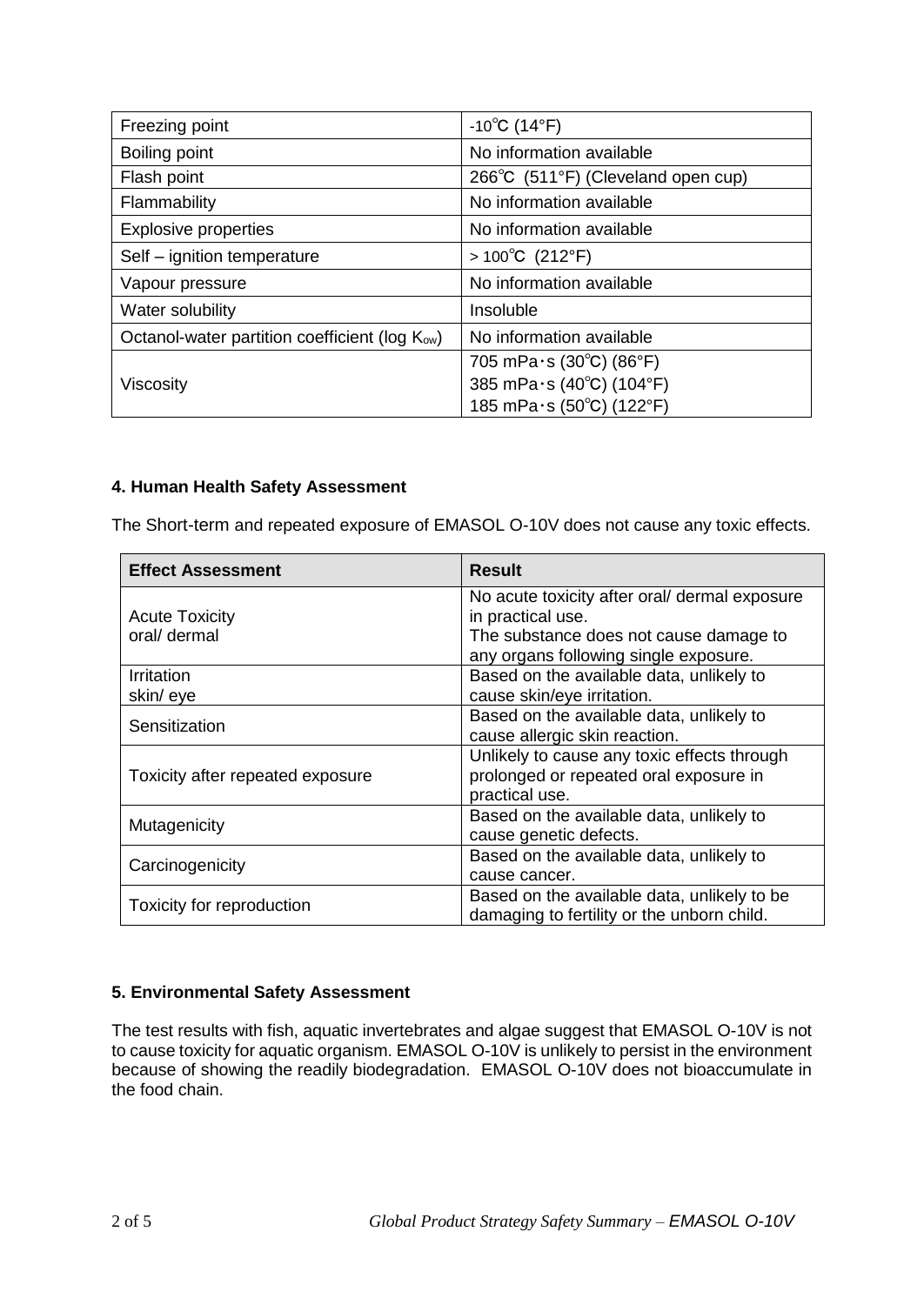| <b>Effect Assessment</b> | <b>Result</b>                                                                                                                         |
|--------------------------|---------------------------------------------------------------------------------------------------------------------------------------|
| <b>Aquatic Toxicity</b>  | Suggests not to cause toxicity for aquatic organism.                                                                                  |
| Biodegradation           | Readily biodegradable.                                                                                                                |
| PBT/ vPvB conclusion     | Not persistent in the environment, not bioaccumulating<br>in organisms and not toxic nor very persistent and very<br>bioaccumulating. |

## **6. Exposure**

## Consumer

The consumer can come into contact with the substance in ingesting food or in use of the cosmetics, but the concentration of EMASOL O-10V in use is not concerned that it has a harmful effect. When it's used as the recommended use, consumer should always read product information before use and follow the label/ use instructions.

## **Worker**

The exposure can occur either in EMASOL O-10V manufacturing facilities or in the various industrial facilities when EMASOL O-10V is used. Those workers in industrial operations during maintenance, sampling, testing, or other procedures could be exposed with EMASOL O-10V. Only qualified and trained workers handle the undiluted substance. The manufacturing facilities offer thorough training program for employees and appropriate work processes, as well as safety equipment (goggles and gloves) in place to present an unnecessary exposure. Safety showers and eye-wash stations are accessible nearby. Workers are required to be trained in accordance with the safety measures in the Safety Data Sheet.

#### **Environment**

Since this substance is used extensively, it is discharged to waste water treatment plants from industrial sites such as manufacturing, preparation, handling, storage and use of the substance as well as from consumer households. However, the substance is readily biodegradable, so that it is removed efficiently in waste water treatment plants. The substance is biologically degraded in the surface water and is rapidly removed even if it is remained slightly in the waste water. Hence, the chronic exposure to aquatic organisms of the substance is unlikely to occur. Furthermore, the substance dose not accumulate in the food chain, so that there is no concern of human exposure through environmental pathway.

## **7. Risk management recommendations**

When you use the substance, make sure to be measured the adequate ventilation. Always use appropriate chemical-resistant gloves to protect your hands and skin and always wear eye protection equipment. Do not eat, drink or smoke where the substance is handled, processed or stored. Wash hands and skin after contact with the substance. When the substance attaches to skin (or hair), take off the contaminated clothes. Wash with a large amount of water and soap. If the substance gets into your eyes, rinse your eyes thoroughly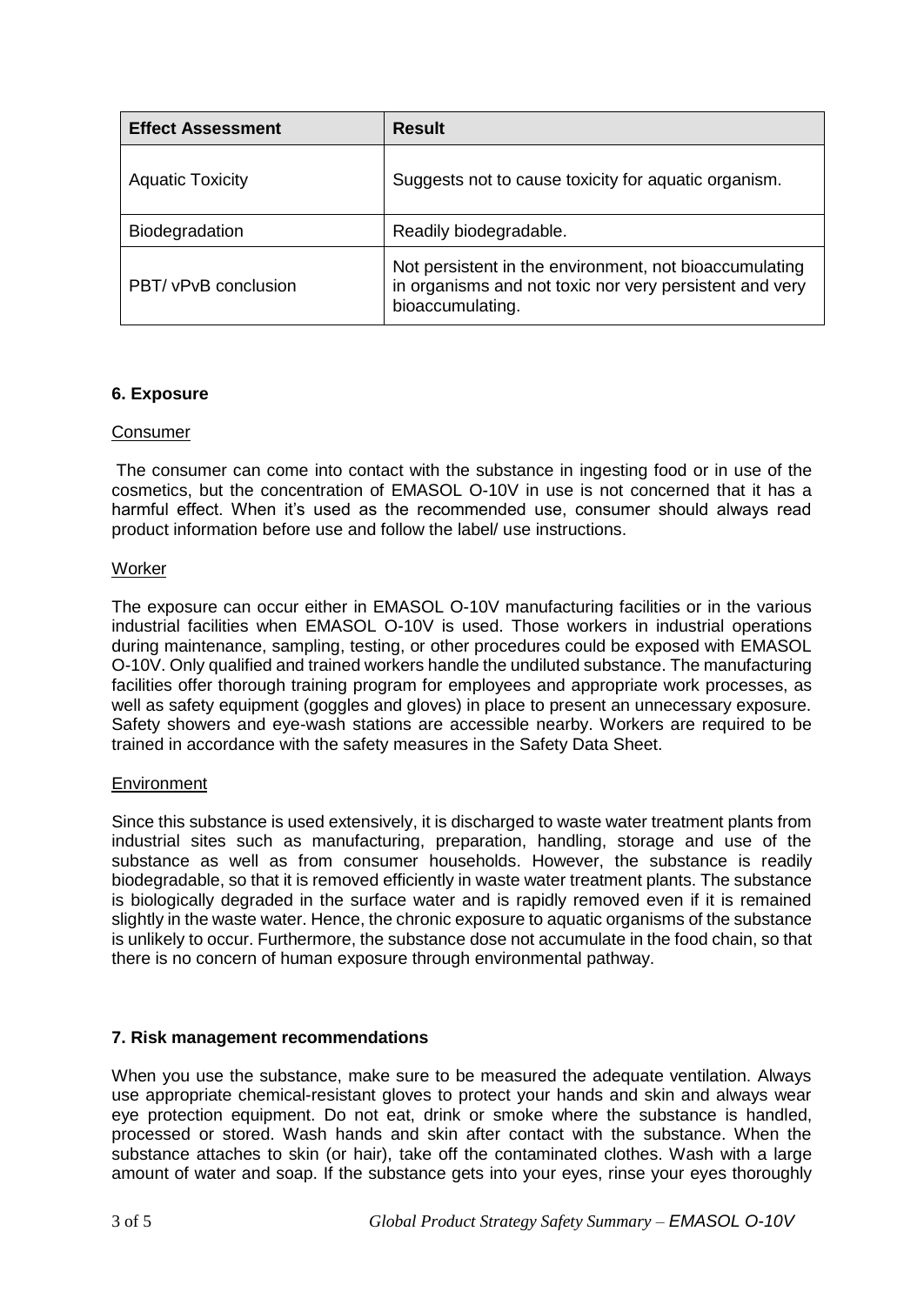for several minutes. If you wear contact lens, and you can take it off easily, take it off and continue to rinse your eyes. When it causes your skin irritation or eye irritation, consult doctor (medical diagnosis/therapy).

Waste water containing the substance must be passed the waste water treatment plants in order to remove the substance. No specific measures are needed, because it is not expected to be released into the air.

## **8. Regulatory Information / Classification and Labelling**

Under GHS classification chemical substances are classified in hazards for physical properties, human health and environment. The hazard information for industrial products are transmitted via specific labels and Safety Data Sheet. GHS offers the standardization for hazard communication. The subjects who could be assumed to be exposed to the substance, workers, consumers, transport workers, and emergency responders, can better understand the hazards of the chemicals in use through the transmission.

## **Labeling according to UN GHS**

UN GHS is the basis for country specific GHS labeling.

## **Classification and Labeling Information**

EMASOL O-10V is not classified as a substance that has a harmful effect on humans or the environment.

The laws of manufacturing, sale, transport, use and disposal are different among countries or areas. Details are referred to Safety Data Sheet provided by the supplier.

#### **9. Conclusion**

EMASOL O-10V is not to cause toxicity for aquatic organism. In the PBT/vPvB assessments for EMASOL O-10V, the substance is not applicable to PBT/vPvB. When handling the substance, workers should follow the standard safety measures and refer to the Safety Data Sheet. Consumers will usually not come into contact with the substance bulk and the substance is used diluted products, therefore, it is considered that EMASOL O-10V gives rise no hazardous effects to human health.

#### **10. Contact information within company**

For further information on this substance or product safety summaries in general, please contact:

| Name             | Kao Corporation, Global Chemical Business |
|------------------|-------------------------------------------|
| Telephone number | +81-3-5630-7700                           |
| Fax number       | +81-3-5630-7889                           |